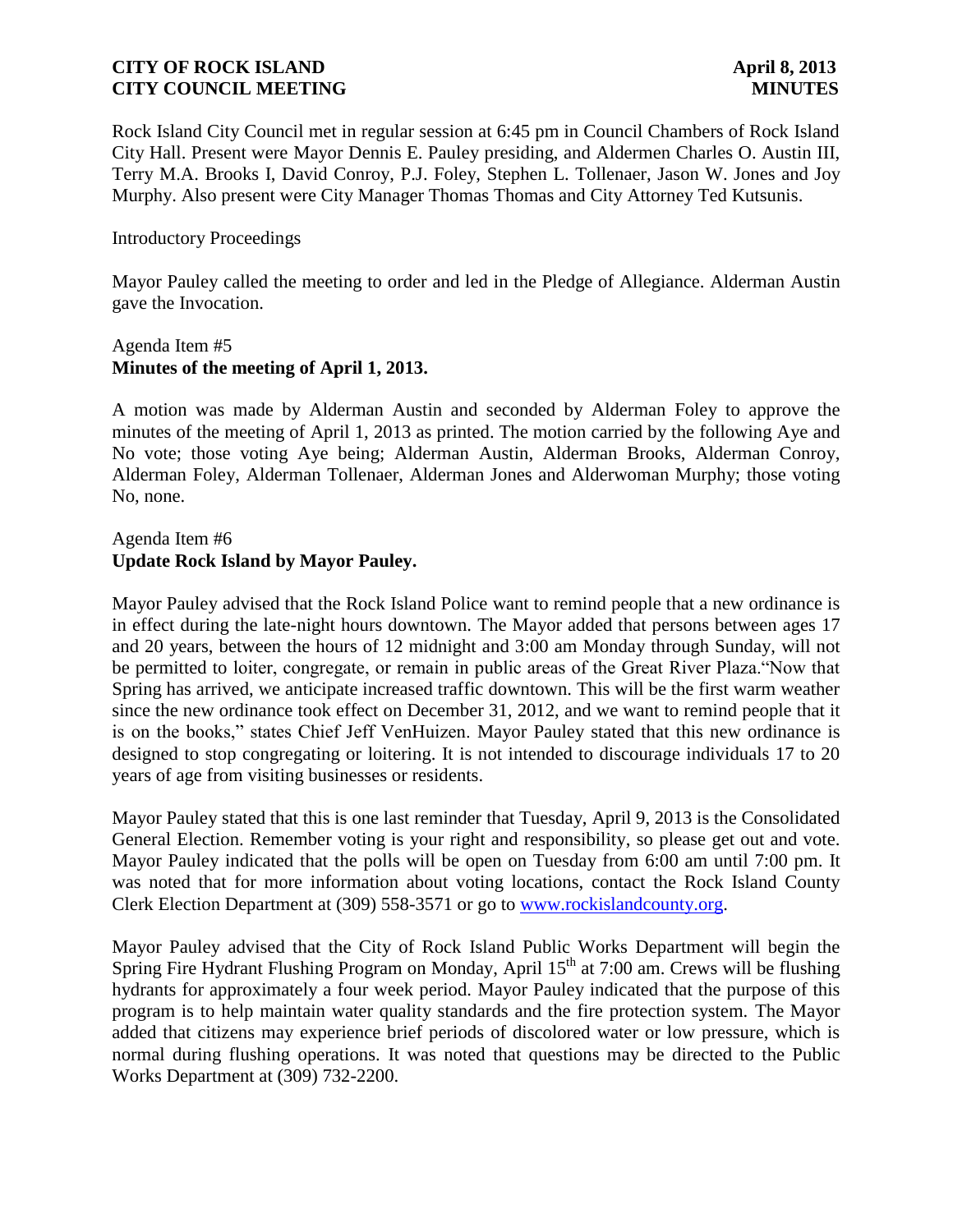Mayor Pauley stated that Night of 1000 Dreams Trivia Night will be held Friday, April 12<sup>th</sup> at Jumer's Casino & Hotel. Doors open at 6:00 pm. This year marks the  $25<sup>th</sup>$  Anniversary - and it is going to prove to be a great night of food and fundraising! Mayor Pauley indicated that the event will showcase a sampling of signature dishes from some of the finest restaurants in the QC and you could have a chance at winning the Grand Prize - A Rock Star Vacation Package! It was noted that entry tickets are \$20.00 per person and include a "taste" of the vendors. Mayor Pauley advised that the main beneficiaries of Night of 1000 Dreams are the students in the Rock Island-Milan School District. For reservations, call the development office at (309) 793-5950 ext. 2006 or ext. 2019.

#### Agenda Item #7

# **Proclamation declaring April 9, 2013 as National Service Recognition Day.**

Mayor Pauley stated that Mr. Ed Mitchell was not at the meeting yet to accept the proclamation. Mayor Pauley commented that Mr. Mitchell is a two-time winner of the award. Mayor Pauley stated that he will wait to see if Mr. Mitchell comes to the meeting and at that time, he will read the proclamation or he will wait until the end of the meeting to read the proclamation.

### Agenda Item #8 **CLAIMS**

It was moved by Alderman Austin and seconded by Alderwoman Murphy to accept the following reports and authorize payments as recommended. The motion carried by the following Aye and No vote; those voting Aye being; Alderman Austin, Alderman Brooks, Alderman Conroy, Alderman Foley, Alderman Tollenaer, Alderman Jones and Alderwoman Murphy; those voting No, none.

- a. Report from the Information Technology Department regarding payment in the amount of \$36,930.53 to Harris Computer Systems for the annual software maintenance contract for Northstar.
- b. Report from the Information Technology Department regarding payment in the amount of \$21,250.73 to Harris Computer Systems for the annual software maintenance contract for Harris/MSGovern.

### Agenda Item #9

# **Claims for the weeks of March 22 through March 28 in the amount of \$632,357.84 and March 29 through April 4 in the amount of \$516,657.63**.

 Alderman Conroy moved and Alderman Tollenaer seconded to allow the claims. The motion carried by the following Aye and No vote; those voting Aye being; Alderman Austin, Alderman Brooks, Alderman Conroy, Alderman Foley, Alderman Tollenaer, Alderman Jones and Alderwoman Murphy; those voting No, none.

# Agenda Item #10 **Payroll for the weeks of March 18 through March 31 in the amount of \$1,276,201.09.**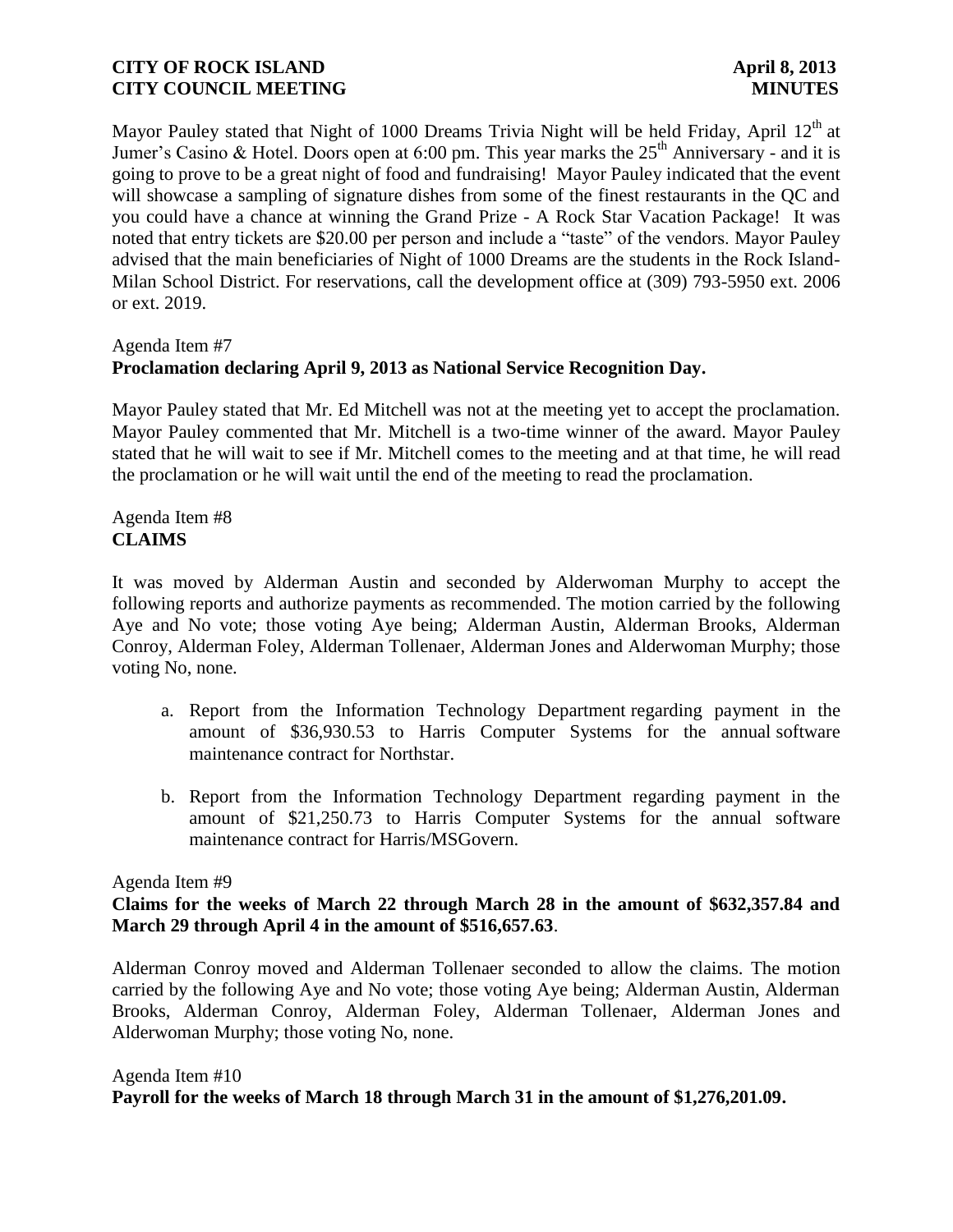Alderwoman Murphy moved and Alderman Conroy seconded to allow the payroll. The motion carried by the following Aye and No vote; those voting Aye being; Alderman Austin, Alderman Brooks, Alderman Conroy, Alderman Foley, Alderman Tollenaer, Alderman Jones and Alderwoman Murphy; those voting No, none.

#### Agenda Item #11

**Report from the Public Works Department regarding bids for the 2013 Brick Street Replacement Program, recommending the bid be awarded to Centennial Contractors of the Quad Cities in the amount of \$68,750.00.**

It was moved by Alderman Jones and seconded by Alderwoman Murphy to award the bid as recommended and authorize the City Manager to execute the contract documents. The motion carried by the following Aye and No vote; those voting Aye being; Alderman Austin, Alderman Brooks, Alderman Conroy, Alderman Foley, Alderman Tollenaer, Alderman Jones and Alderwoman Murphy; those voting No, none.

#### Agenda Item #12

## **Report from the Finance Department regarding an adjustment to the Fiscal Year 2014 Budget, recommending increasing the TIF #3 North 11th Street Fund in the amount of \$135,000.00.**

Alderwoman Murphy moved and Alderman Foley seconded to approve the budget adjustment as recommended.

Discussion followed. Alderman Conroy clarified that Council is just approving an adjustment to the budget and not approving the expenditures of the TIF.

City Manager Thomas responded that is correct.

Community and Economic Development Director Jeff Eder advised that Council has already approved the development agreement with the developer.

After discussion, the motion carried by the following Aye and No vote; those voting Aye being; Alderman Austin, Alderman Brooks, Alderman Conroy, Alderman Foley, Alderman Tollenaer, Alderman Jones and Alderwoman Murphy; those voting No, none.

Agenda Item #13

**Report from the Finance Department regarding an adjustment to the Fiscal Year 2014 Budget, recommending increasing the TIF #1 Downtown Fund in the amount of \$15,000.00.**

It was moved by Alderman Tollenaer and seconded by Alderman Jones to approve the budget adjustment as recommended. The motion carried by the following Aye and No vote; those voting Aye being; Alderman Austin, Alderman Brooks, Alderman Conroy, Alderman Foley, Alderman Tollenaer, Alderman Jones and Alderwoman Murphy; those voting No, none.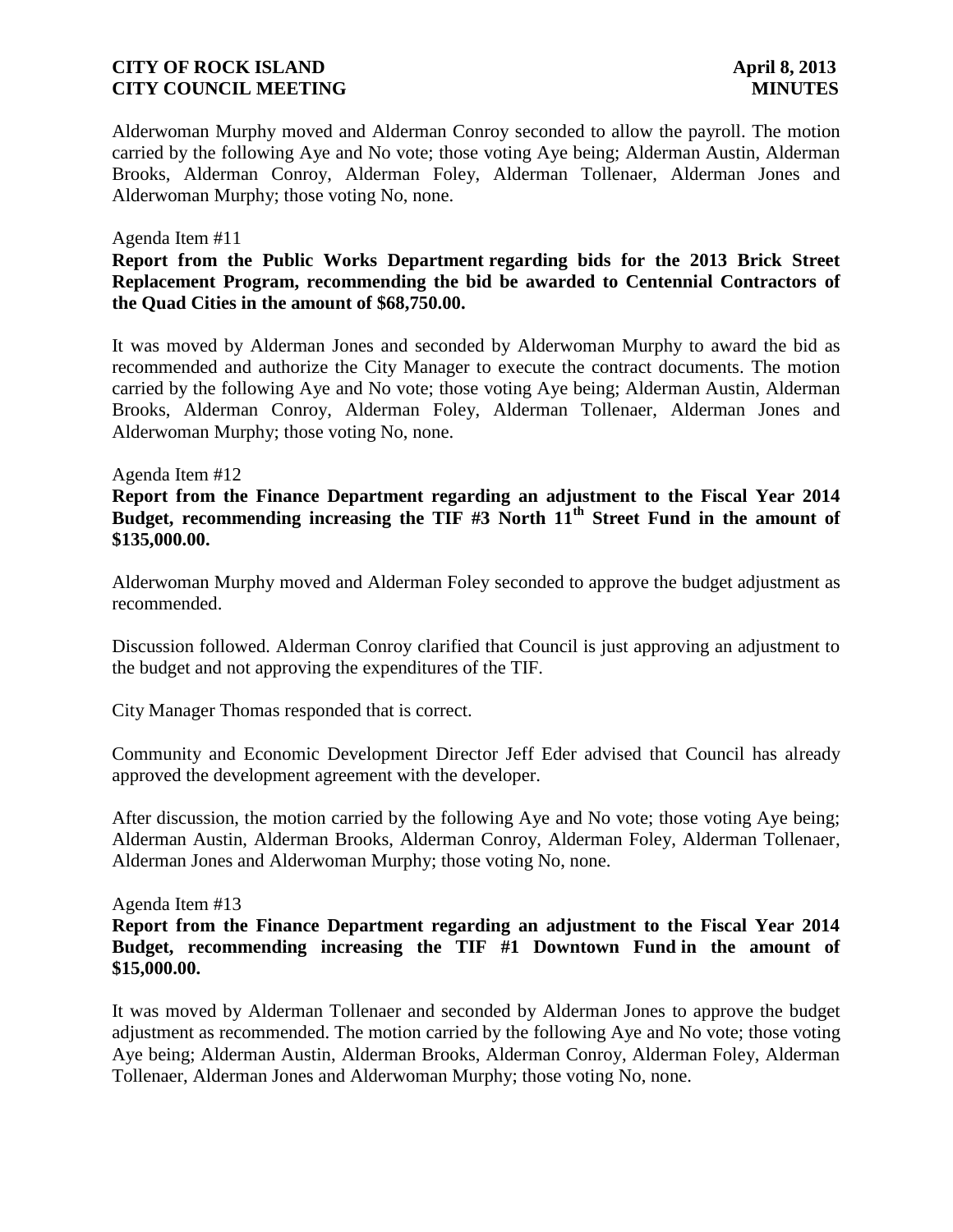#### Agenda Item #14

**Report from the Finance Department regarding an adjustment to the Fiscal Year 2014 Budget, recommending increasing the TIF #1 Downtown Fund in the amount of \$28,000.00.**

Alderman Jones moved and Alderman Tollenaer seconded to approve the budget adjustment as recommended.

Discussion followed. Alderman Conroy advised that he would like more information on the history of this item.

At this time, Alderman Conroy moved to defer Agenda Item #14 for one week, Alderman Austin seconded. The motion carried by the following Aye and No vote; those voting Aye being; Alderman Austin, Alderman Brooks, Alderman Conroy, Alderman Foley, Alderman Tollenaer, Alderman Jones and Alderwoman Murphy; those voting No, none.

Note: Agenda Item  $#14$  will be on the April  $15<sup>th</sup>$  Agenda for Council consideration.

### Agenda Item #15

**Report from the Community and Economic Development Department regarding a request from Missman, Inc. for a rezoning from a R-7 (mobile home/manufactured home residence) district, R-4 (one to six family residence) district and B-4 (highway business) district to a PUD (planned unit development) district and approval of a preliminary plan and final site plan for an office/business park development at 4422, 4512 and 4520 9th Street and 4630 and 4700 11th Street.**

It was moved by Alderman Conroy and seconded by Alderwoman Murphy to approve the request as recommended and refer to the City Attorney for an ordinance.

Discussion followed. Alderman Conroy stated that this is exciting news; we are moving forward with this project.

Ms. Regina Tsosie of 1424 21<sup>st</sup> Street, Moline, IL stepped forward. Ms. Tsosie stated that this location is right near the site of the Saukenuk Village. Ms. Tsosie gave background information on the Native American settlement. Ms. Tsosie commented that there are burial grounds in this area; there are human remains along with funeral items. Ms. Tsosie stated that she does not oppose this project, but inquired upon Council that if any burial remains or artifacts are found during construction that they would be treated with respect and honor. Ms. Tsosie also asked Council to make sure that all state and federal guidelines be followed in reference to this area.

Mr. Vince Thomas of 1000 21<sup>st</sup> Street stepped forward. Mr. Thomas discussed Native American History and distributed a map of the site that Ms. Tsosie discussed. Mr. Thomas also made reference to several books related to Native Americans. Mr. Thomas also wanted to make sure that during construction this land would be treated with sensitivity.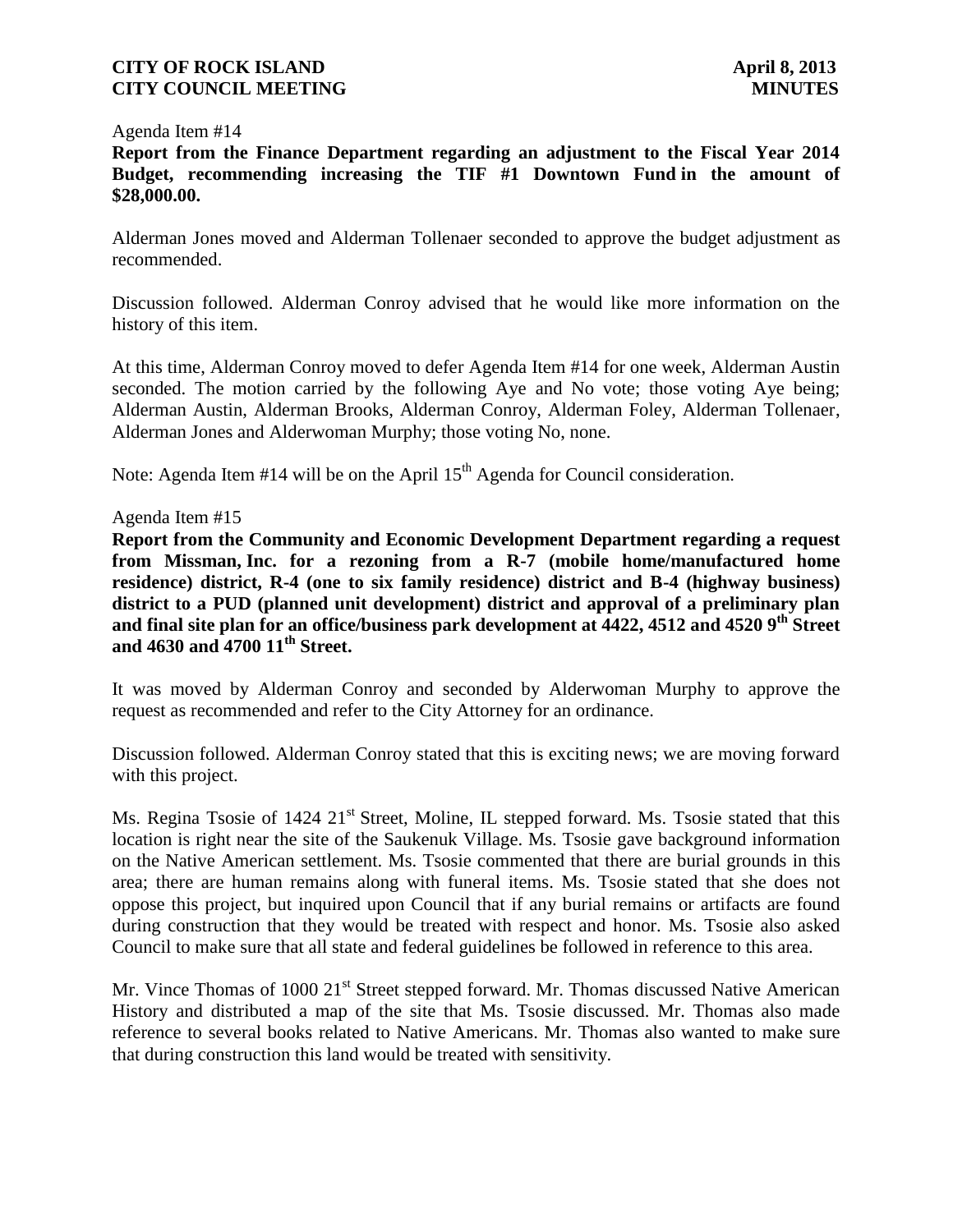Mayor Pauley stated that all state and federal guidelines are being followed; experts will be brought to the site and excavations will be done to see if there are any remains in this area.

Virgil Mayberry of 559 22<sup>nd</sup> Avenue stepped forward. Mr. Mayberry stated that this is Indian territory and wanted to make sure that all state and federal guidelines are followed.

Lisa Langdon of 1433  $31<sup>st</sup>$  Street stepped forward. Ms. Langdon stated that she is a direct descendant of the Sauk and Meskwaki Indians. Ms. Langdon inquired as to whether the Native American community in the Quad City area can be notified if anything is found at the site.

Mayor Pauley advised that if anything is found; they would have to stop immediately. The Mayor added that all procedures will be followed.

Alderman Conroy stated that the City went through a situation that was similar to this when Whitewater Junction (pool) was built and followed all of the correct procedures. Alderman Conroy stated that the City wants to make sure that we do not offend anyone's history or culture and this is taken very seriously.

Alderman Conroy inquired upon Parks and Recreation Director Bill Nelson to explain the procedures that were followed in regards to the situation that occurred at Whitewater Junction.

Mr. Nelson stated that when some artifacts were found, the state historic group was contacted immediately. Mr. Nelson advised that they set up some very specific guidelines that had to be followed. Mr. Nelson indicated that he was contacted by several Native American Tribes. It was noted that a representative was identified for all of the tribes and he was invited to be at the site when the excavation was being done. Mr. Nelson advised that the City is required by the state to protect anything that would be found and to follow their guidelines. Mr. Nelson stated that he would expect the same process to be followed in this situation.

After discussion, the motion carried by the following Aye and No vote; those voting Aye being; Alderman Austin, Alderman Brooks, Alderman Conroy, Alderman Foley, Alderman Tollenaer, Alderman Jones and Alderwoman Murphy; those voting No, none.

### Agenda Item #16

**Report from the Community and Economic Development Department regarding a request from Friendship Manor for a rezoning from a R-3 (one and two family residence) district to a PUD (planned unit development) district and approval of a preliminary and final site plan for a new residential development at 1218 and 1226 21st Avenue, 2117 12th Street and 1301 22nd Avenue.**

Alderman Foley moved and Alderman Tollenaer seconded to approve the request as recommended and refer to the City Attorney for an ordinance.

Discussion followed. Alderman Foley inquired upon Pam Myers of Friendship Manor to give an update on the project.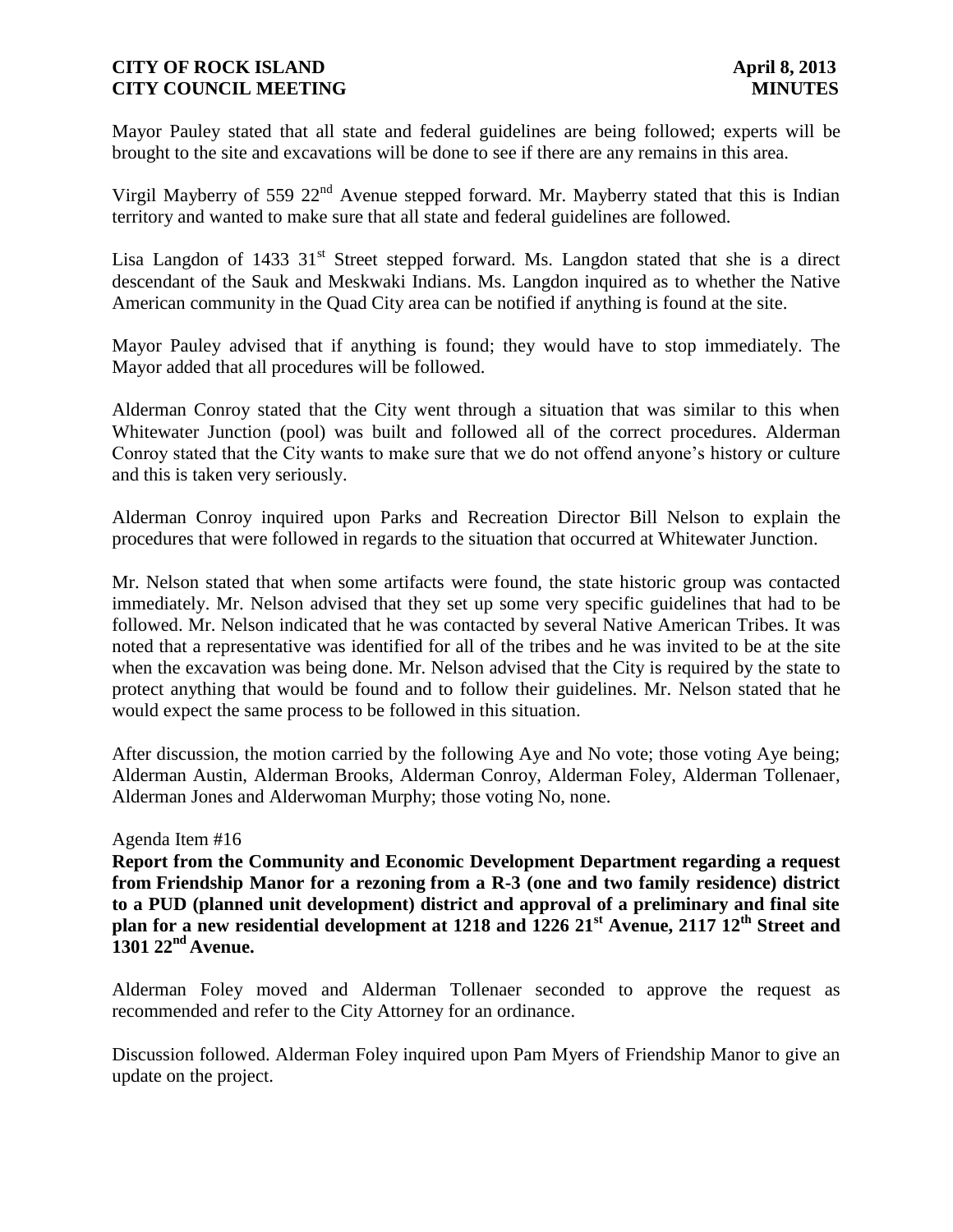Ms. Myers stated that phase one of the Friendship Place project consists of 10 villas and the plan is to break ground in June and have completion and move-in by November. Ms. Myers advised that they have already reserved eight of the 10 villas and designed the marketing campaign that will start next week. Ms. Myers added that if sales continue as they have, they expect to build out phase two, which will be an additional two to four villas on the property. Ms. Myers stated that Friendship Place will be a great edition not only to Friendship Manor but to the City of Rock Island.

Alderman Foley commended all of the staff at Friendship Manor for working so hard with the neighbors on addressing any issue that came up. Alderman Foley stated that it is very exciting to see this project being completed.

After discussion, the motion carried by the following Aye and No vote; those voting Aye being; Alderman Austin, Alderman Brooks, Alderman Conroy, Alderman Foley, Alderman Tollenaer, Alderman Jones and Alderwoman Murphy; those voting No, none.

#### Agenda Item #17

**Report from the Public Works Department regarding a request from Keep Rock Island Beautiful for permission to hang a banner for their annual Downtown Cleanup to be held on Saturday, May 4, 2013**.

It was moved by Alderman Tollenaer and seconded by Alderman Jones to approve the request as recommended and authorize staff to hang and remove the banner. The motion carried by the following Aye and No vote; those voting Aye being; Alderman Austin, Alderman Brooks, Alderman Conroy, Alderman Foley, Alderman Tollenaer, Alderman Jones and Alderwoman Murphy; those voting No, none.

# Agenda Item #7 P**roclamation declaring April 9, 2013 as National Service Recognition Day.**

At this time, Mayor Pauley read the proclamation declaring April 9, 2013 as National Service Recognition Day. Mr. Ed Mitchell was not at the meeting to accept the proclamation.

Alderman Austin stated that his son spent two years in the AmeriCorps programs in the schools in the Seattle area and found it very rewarding.

Agenda Item #18 **Other Business.**

No one signed up to address Council to speak on a topic.

Alderwoman Murphy reminded everyone when they are getting ready to go shopping, make sure to shop Rock Island first. Alderwoman Murphy added that when shopping at local businesses, the money stays in the community. Alderwoman Murphy encouraged everyone to shop local.